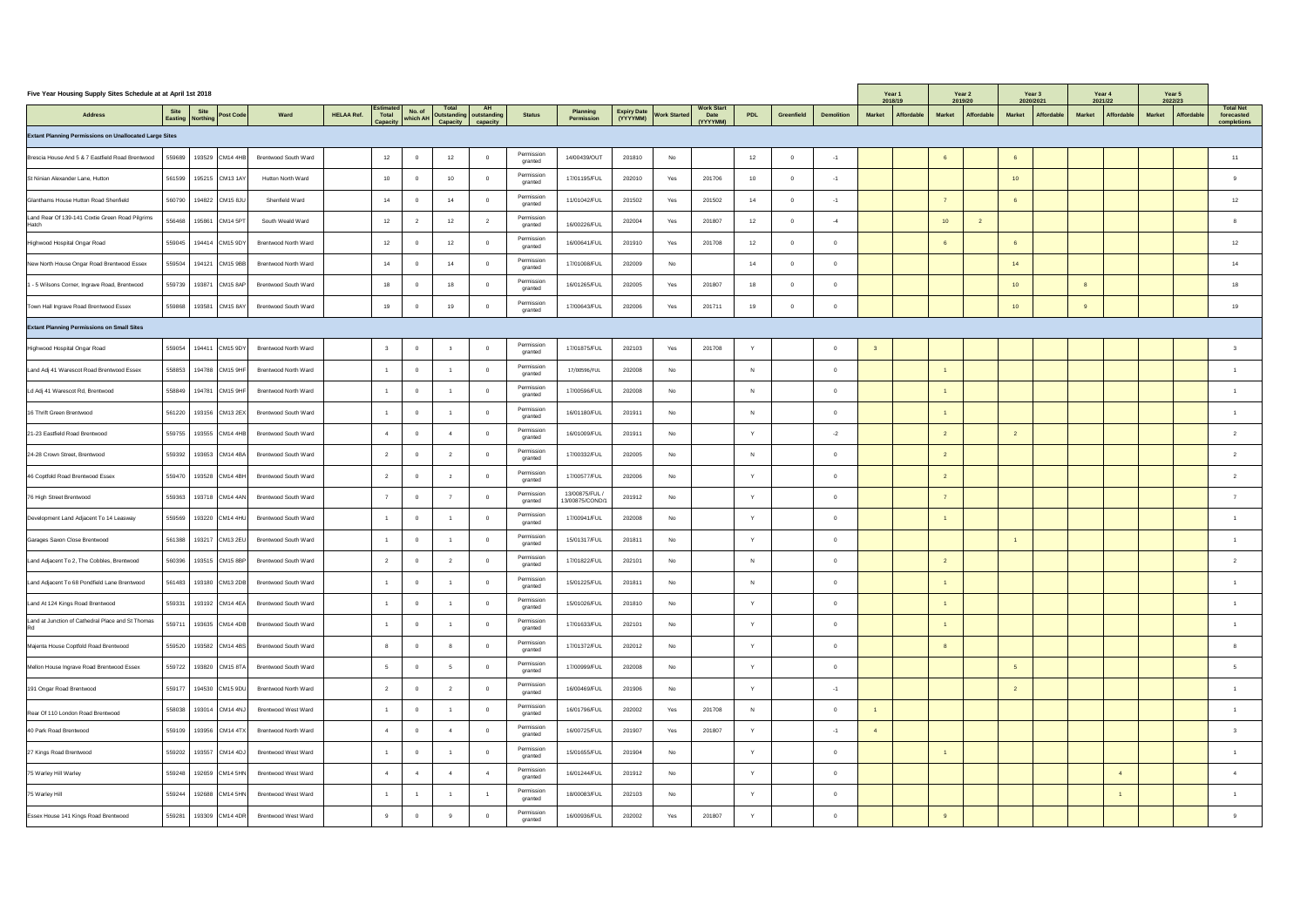| Five Year Housing Supply Sites Schedule at at April 1st 2018   |        |                                                   |                                                                                          |                   |                                              |                       |                                                               |                       |                                      |        |                          |                                              |                | Year 1<br>2018/19 |                   | Year 2<br>2019/20           | 2020/2021     | Year 3     | Year 4<br>2021/22 |                   | Year 5<br>2022/23           |               |            |                                |
|----------------------------------------------------------------|--------|---------------------------------------------------|------------------------------------------------------------------------------------------|-------------------|----------------------------------------------|-----------------------|---------------------------------------------------------------|-----------------------|--------------------------------------|--------|--------------------------|----------------------------------------------|----------------|-------------------|-------------------|-----------------------------|---------------|------------|-------------------|-------------------|-----------------------------|---------------|------------|--------------------------------|
| <b>Address</b>                                                 |        | Site Site<br>Easting Northing<br><b>Post Code</b> | Ward                                                                                     | <b>HELAA Ref.</b> | <b>Estimated</b><br>Total<br><b>Capacity</b> | No. of<br>  which Al- | <b>Total</b><br><b>AH</b><br><b>Outstanding   outstanding</b> | <b>Status</b>         | <b>Planning</b><br><b>Permission</b> |        | Expiry Date Work Started | <b>Work Start</b><br><b>Date</b><br>(YYYYMM) | <b>PDL</b>     | <b>Greenfield</b> | <b>Demolition</b> | <b>Market</b><br>Affordable | <b>Market</b> | Affordable | <b>Market</b>     | <b>Affordable</b> | <b>Market</b><br>Affordable | <b>Market</b> | Affordable | <b>Total Net</b><br>forecasted |
| Garages Rear Of 5 Tower Hill Brentwood Essex                   |        | 559110   193695   CM14 4TA                        | <b>Brentwood West Ward</b>                                                               |                   |                                              |                       | <b>Capacity</b><br>capacity                                   | Permission<br>granted | 17/01540/FUL                         | 202012 | No                       |                                              |                |                   |                   |                             |               |            |                   |                   |                             |               |            | completions                    |
| Land Adjacent 40 Crescent Road Warley Essex                    |        | 559178   192815   CM14 5JR                        | <b>Brentwood West Ward</b>                                                               |                   |                                              |                       |                                                               | Permission<br>granted | 17/00626/FUL                         | 202006 | Yes                      | 201807                                       | N              |                   |                   |                             |               |            |                   |                   |                             |               |            |                                |
| Land At La Plata Grove Brentwood                               |        | 558824   193319   CM14 4LA                        | <b>Brentwood West Ward</b>                                                               |                   |                                              |                       |                                                               | Permission<br>granted | 17/01084/OUT                         | 202009 | No                       |                                              | N              |                   |                   |                             |               |            |                   |                   |                             |               |            |                                |
| Thrushes 15 Highland Avenue Brentwood                          | 559509 | 194368 CM15 9DD                                   | <b>Brentwood North Ward</b>                                                              |                   |                                              |                       | _ റ                                                           | Permission<br>granted | 16/01398/FUL                         | 202003 | No                       |                                              |                |                   |                   |                             |               |            |                   |                   |                             |               |            |                                |
| 16 Fox Hatch                                                   | 557381 | $'$ 198513 $ CM15$ 0AR                            | <b>Brizes and Doddinghurst</b><br>Ward                                                   |                   |                                              |                       |                                                               | Permission<br>granted | 17/00197/FUL                         | 202004 | No                       |                                              | N              |                   |                   |                             |               |            |                   |                   |                             |               |            |                                |
| Bush Motors Blackmore Road Kelvedon Hatch                      |        | 557764   198656   CM15 0BJ                        | <b>Brizes and Doddinghurst</b><br>Ward                                                   |                   |                                              |                       |                                                               | Permission<br>granted | 17/00480/FUL<br>(17/00050/REF)       | 202011 | No                       |                                              | $\overline{V}$ |                   |                   |                             |               |            |                   |                   |                             |               |            |                                |
| Cow Farm Warren Lane Doddinghurst                              |        | 558198   197754 CM15 0JG                          | <b>Brizes and Doddinghurst</b><br>Ward                                                   |                   |                                              |                       |                                                               | Permission<br>granted | 16/01623/FUL                         | 202001 | No                       |                                              | N              |                   |                   |                             |               |            |                   |                   |                             |               |            |                                |
| Pheasant Lodge Ongar Road Kelvedon Hatch                       |        | 557131   198018   CM15 0DF                        | <b>Brizes and Doddinghurst</b><br>Ward                                                   |                   |                                              |                       |                                                               | Permission<br>granted | 16/01500/FUL                         | 201912 | Yes                      | 201807                                       | $\lambda$      |                   |                   |                             |               |            |                   |                   |                             |               |            |                                |
| Police Station Ongar Road Kelvedon Hatch Essex                 |        | 557244   198649   CM15 0AJ                        | <b>Brizes and Doddinghurst</b><br>Ward                                                   |                   |                                              |                       | റ                                                             | Permission<br>granted | 17/01458/FUL                         | 202011 | No                       |                                              |                |                   |                   |                             |               |            |                   |                   |                             |               |            |                                |
| Swallows Cross Farm Wyatts Green Road Wyatts<br>Green          |        | 561135 398731 CM15 0ST                            | <b>Brizes and Doddinghurst</b><br>Ward                                                   |                   |                                              |                       |                                                               | Permission<br>granted | 17/00211/OUT                         | 202004 | No                       |                                              |                |                   |                   |                             |               |            |                   |                   |                             |               |            |                                |
| The Paddocks Solid Lane Doddinghurst                           |        | 557965   197340   CM15 0JF                        | <b>Brizes and Doddinghurst</b><br>Ward                                                   |                   |                                              |                       |                                                               | Permission<br>granted | 16/00812/FUL                         | 201908 | No                       |                                              | $\mathsf{N}$   |                   |                   |                             |               |            |                   |                   |                             |               |            |                                |
| The Paddocks, Solid Ln, Doddinghurst                           |        | 557965   197340 CM15 0JF                          | <b>Brizes and Doddinghurst</b><br>Ward                                                   |                   |                                              |                       |                                                               | Permission<br>granted | 14/00277/FUL                         | 201705 | Yes                      | 201708                                       | N              |                   |                   |                             |               |            |                   |                   |                             |               |            |                                |
| Willow Tree Cottage Murthering Lane Navestock                  |        | 552488   195849   RM4 1HL                         | <b>Brizes and Doddinghurst</b><br>Ward                                                   |                   |                                              |                       |                                                               | Permission<br>granted | 17/01652/FUL                         | 202101 | No                       |                                              |                |                   |                   |                             |               |            |                   |                   |                             |               |            |                                |
| 8 Brentwood Road Brentwood                                     |        |                                                   | 561776   192433 $ CM13$ 3QH $ $ <sup>Herongate, Ingrave and West  </sup><br>Horndon Ward |                   |                                              |                       |                                                               | Permission<br>granted | 11/00853/FUL                         | 201502 | Yes                      | 201608                                       | N              |                   |                   |                             |               |            |                   |                   |                             |               |            |                                |
| Button Farm, Brentwood Road, Herongate                         |        |                                                   | 563296   190694 CM13 3PN Herongate, Ingrave and West  <br>Horndon Ward                   |                   |                                              |                       |                                                               | Permission<br>granted | 14/00428/FUL                         | 201709 | Yes                      | 201708                                       | N              |                   |                   |                             |               |            |                   |                   |                             |               |            |                                |
| Fowchers Farm Cottage 1 Rectory Lane Herongate<br>Essex        |        |                                                   | 1 563078   191020 CM13 3PR Herongate, Ingrave and West<br>Horndon Ward                   |                   |                                              |                       |                                                               | Permission<br>granted | 17/01119/FUL                         | 202009 | No                       |                                              |                |                   |                   |                             |               |            |                   |                   |                             |               |            |                                |
| Land adj 37 Cricketers Lane, Herongate                         |        |                                                   | 562948   191357 $ $ CM13 3PZ   Herongate, Ingrave and West  <br>Horndon Ward             |                   |                                              |                       |                                                               | Permission<br>granted | 18/00096/FUL                         | 202103 | No                       |                                              | N              |                   |                   |                             |               |            |                   |                   |                             |               |            |                                |
| Quiet Waters 8 Thorndon Avenue West Horndon                    |        |                                                   | 562432   189127 $ $ CM13 3TT $ $ Herongate, Ingrave and West  <br>Horndon Ward           |                   |                                              |                       |                                                               | Permission<br>granted | 15/01018/FUL                         | 201810 | No                       |                                              |                |                   |                   |                             |               |            |                   |                   |                             |               |            |                                |
| 26 St Stephens Crescent Brentwood                              |        | 561150   192823 CM13 2AU                          | <b>Brentwood South Ward</b>                                                              |                   |                                              |                       | _ റ                                                           | Permission<br>granted | 16/01521/FUL                         | 202001 | Yes                      | 201708                                       |                |                   |                   |                             |               |            |                   |                   |                             |               |            |                                |
| 1 Ardleigh Gardens Hutton Essex                                |        | 563096   194991 CM13 1QR                          | <b>Hutton East Ward</b>                                                                  |                   |                                              |                       |                                                               | Permission<br>granted | 17/00920/FUL                         | 202007 | No                       |                                              |                |                   |                   |                             |               |            |                   |                   |                             |               |            |                                |
| The Green 3 - 4 Seven Arches Road Brentwood<br>Essex           |        | 559940   193533   CM14 4JG                        | <b>Brentwood South Ward</b>                                                              |                   |                                              |                       |                                                               | Permission<br>granted | 17/01060/FUL                         | 202009 | Yes                      | 201802                                       | $\mathbf{v}$   |                   |                   |                             |               |            |                   |                   |                             |               |            |                                |
| Land Adjacent Rosneath Hunters Chase Hutton                    |        | 565067   194419   CM13 1SR                        | <b>Hutton East Ward</b>                                                                  |                   |                                              |                       |                                                               | Permission<br>granted | 15/01444/FUL                         | 201901 | No                       |                                              | N <sub>1</sub> |                   |                   |                             |               |            |                   |                   |                             |               |            |                                |
| Land West Of North Drive North Drive Hutton                    |        | 565011   194911   CM13 1SH                        | <b>Hutton East Ward</b>                                                                  |                   |                                              |                       |                                                               | Permission<br>granted | 16/00178/FUL<br>(17/00647/FUL)       | 201907 | Yes                      | 201708                                       |                |                   |                   |                             |               |            |                   |                   |                             |               |            |                                |
| Land West Of North Drive, North Drive Hutton Essex             | 565081 | 194799 CM13 1SH                                   | <b>Hutton East Ward</b>                                                                  |                   |                                              |                       |                                                               | Permission<br>granted | 17/01189/FUL                         | 202010 | Yes                      | 201708                                       | N              |                   |                   |                             |               |            |                   |                   |                             |               |            |                                |
| R/o 5 Willingale Close, Hutton                                 |        | 563040   195102 CM13 1NT                          | <b>Hutton East Ward</b>                                                                  |                   |                                              |                       |                                                               | Permission<br>granted | 14/01376/FUL                         | 201801 | Yes                      | 201807                                       |                |                   |                   |                             |               |            |                   |                   |                             |               |            |                                |
| The Old Barn North Drive Hutton                                |        | 564977   194911   CM13 1SH                        | <b>Hutton East Ward</b>                                                                  |                   |                                              |                       |                                                               | Permission<br>granted | 16/01707/FUL                         | 202003 | No                       |                                              |                |                   |                   |                             |               |            |                   |                   |                             |               |            |                                |
| Treetops, 3 Oakleigh Farm Rayleigh Road Hutton<br><b>Essex</b> | 564328 | 194958 CM13 1SE                                   | <b>Hutton East Ward</b>                                                                  |                   |                                              |                       |                                                               | Permission<br>granted | 17/00382/FUL                         | 202005 | No                       |                                              | $\lambda$      |                   |                   |                             |               |            |                   |                   |                             |               |            |                                |
| 26 Crescent Road Warley                                        |        |                                                   | 559192   192879 CM14 5JR   Brentwood West Ward                                           |                   |                                              |                       |                                                               | Permission<br>granted | 16/00061/FUL                         | 201903 | Yes                      | 201807                                       |                |                   | $-1$              |                             |               |            |                   |                   |                             |               |            |                                |
| Garages Adjacent To 10 Alexander Lane Hutton                   |        | 561571   195240 CM13 1AG                          | <b>Hutton North Ward</b>                                                                 |                   |                                              |                       |                                                               | Permission<br>granted | 15/00980/FUL                         | 201810 | Yes                      | 201807                                       |                |                   |                   |                             |               |            |                   |                   |                             |               |            |                                |
| Land rear of St Ninian, Alexander Lane, Shenfield.             |        | 561669   195211   CM13 1AG                        | <b>Hutton North Ward</b>                                                                 |                   |                                              |                       |                                                               | Permission<br>granted | 16/00871/FUL                         | 201908 | Yes                      | 201204                                       | N              |                   |                   |                             |               |            |                   |                   |                             |               |            |                                |
| Lcc House 63 Tallon Road Hutton                                |        | 563250 195931 CM13 1TG                            | <b>Hutton North Ward</b>                                                                 |                   |                                              |                       | $\Omega$                                                      | Permission<br>granted | 17/01966/FUL                         | 202103 | Yes                      | 201807                                       |                |                   |                   |                             |               |            |                   |                   |                             |               |            |                                |
| R/o 17 Oakland Gardens<br>Hutton, CM13 1EN                     |        | 562234   195915 CM13 1EN                          | <b>Hutton North Ward</b>                                                                 |                   |                                              |                       | $\overline{0}$                                                | Permission<br>granted | 16/01440/FUL                         | 201912 | Yes                      | 201807                                       | N              |                   |                   |                             |               |            |                   |                   |                             |               |            |                                |
| 1 Barn Mead, Doddinghurst Essex                                |        | 559149   199110 CM15 0ND                          | <b>Brizes and Doddinghurst</b><br>Ward                                                   |                   |                                              |                       |                                                               | Permission<br>granted | 17/00645/FUL                         | 202007 | No                       |                                              | $\mathbf{v}$   |                   | $-1$              |                             |               |            |                   |                   |                             |               |            |                                |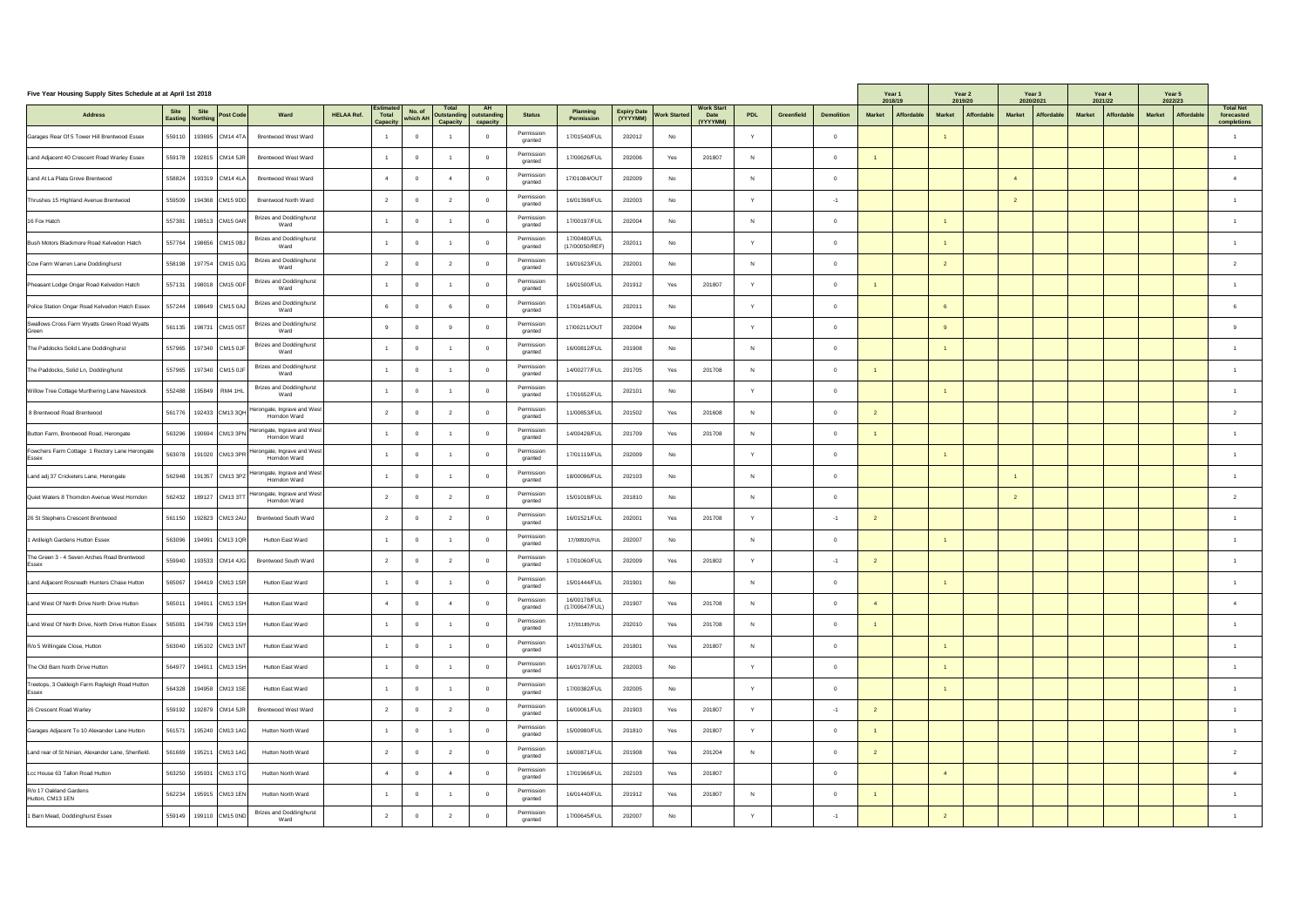| Five Year Housing Supply Sites Schedule at at April 1st 2018          |        |                                                     |                                                           |                   |                                              |                            |                                                                                            |                       |                                      |        |                          |                                              |                |                   |                   | Year 1<br>2018/19           |               | Year 2<br>2019/20 | 2020/2021     | Year 3     | Year 4<br>2021/22           |               | Year 5<br>2022/23 |                                               |
|-----------------------------------------------------------------------|--------|-----------------------------------------------------|-----------------------------------------------------------|-------------------|----------------------------------------------|----------------------------|--------------------------------------------------------------------------------------------|-----------------------|--------------------------------------|--------|--------------------------|----------------------------------------------|----------------|-------------------|-------------------|-----------------------------|---------------|-------------------|---------------|------------|-----------------------------|---------------|-------------------|-----------------------------------------------|
| <b>Address</b>                                                        |        | Site Site  <br>Easting Northing<br><b>Post Code</b> | Ward                                                      | <b>HELAA Ref.</b> | <b>Estimated</b><br>Total<br><b>Capacity</b> | $\vert$ No. of<br>which Al | <b>Total</b><br><b>AH</b><br><b>Outstanding outstanding</b><br><b>Capacity</b><br>capacity | <b>Status</b>         | <b>Planning</b><br><b>Permission</b> |        | Expiry Date Vork Started | <b>Work Start</b><br><b>Date</b><br>(YYYYMM) | <b>PDL</b>     | <b>Greenfield</b> | <b>Demolition</b> | <b>Market</b><br>Affordable | <b>Market</b> | <b>Affordable</b> | <b>Market</b> | Affordable | <b>Market</b><br>Affordable | <b>Market</b> | Affordable        | <b>Total Net</b><br>forecasted<br>completions |
| Karison House Longaford Way Hutton                                    | 562117 | 194464 CM13 2LT                                     | <b>Hutton South Ward</b>                                  |                   |                                              |                            |                                                                                            | Permission<br>granted | 18/00012/FUL                         | 202103 | No                       |                                              | N              |                   |                   |                             |               |                   |               |            |                             |               |                   |                                               |
| Land Adjacent 44 Longaford Way Hutton                                 | 562098 | 194456   CM13 2LT                                   | <b>Hutton South Ward</b>                                  |                   |                                              |                            |                                                                                            | Permission<br>granted | 17/00911/OUT                         | 202010 | No                       |                                              | $\mathsf{N}$   |                   |                   |                             |               |                   |               |            |                             |               |                   |                                               |
| Three Hedges Roundwood Avenue And Netherton<br>Herington Grove Hutton | 561310 | 194542 CM13 2NA                                     | <b>Hutton South Ward</b>                                  |                   |                                              |                            |                                                                                            | Permission<br>granted | 16/00244/REM                         | 201907 | No                       |                                              |                |                   |                   |                             |               |                   |               |            |                             |               |                   |                                               |
| 118 High Street Ingatestone                                           |        | 564922   199497   CM4 0BA                           | Ingatestone, Fryerning and<br><b>Mountnessing Ward</b>    |                   |                                              |                            |                                                                                            | Permission<br>granted | 16/00424/FUL                         | 201907 | No                       |                                              |                |                   |                   |                             |               |                   |               |            |                             |               |                   |                                               |
| 24 Norton Road Ingatestone                                            |        | 564769   199569   CM4 0AB                           | Ingatestone, Fryerning and<br><b>Mountnessing Ward</b>    |                   |                                              |                            |                                                                                            | Permission<br>granted | 16/01729/FUL                         | 202002 | Yes                      | 201706                                       | $\overline{V}$ |                   |                   |                             |               |                   |               |            |                             |               |                   |                                               |
| 28 - 30 Pine Drive Ingatestone                                        |        | 565449   199678   CM4 9EG                           | Ingatestone, Fryerning and<br><b>Mountnessing Ward</b>    |                   |                                              |                            |                                                                                            | Permission<br>granted | 15/00535/OUT                         | 201808 | No                       |                                              | N              |                   |                   |                             |               |                   |               |            |                             |               |                   |                                               |
| 309 - 311 Roman Road Mountnessing Essex                               |        | 562783   197475   CM15 0UJ                          | Ingatestone, Fryerning and<br><b>Mountnessing Ward</b>    |                   |                                              |                            |                                                                                            | Permission<br>granted | 15/00956/FUL                         | 201809 | Yes                      | 201608                                       | $\overline{V}$ |                   |                   |                             |               |                   |               |            |                             |               |                   |                                               |
| 38 Park Drive Ingatestone                                             |        | 565478   199750   CM4 9DT                           | Ingatestone, Fryerning and<br><b>Mountnessing Ward</b>    |                   |                                              |                            |                                                                                            | Permission<br>granted | 16/00241/FUL                         | 201904 | Yes                      | 201807                                       | N              |                   |                   |                             |               |                   |               |            |                             |               |                   |                                               |
| 67 High Street Ingatestone                                            |        | 564920   199455   CM4 0AT                           | Ingatestone, Fryerning and<br>Mountnessing Ward           |                   |                                              |                            |                                                                                            | Permission<br>granted | 17/01579/FUL                         | 202001 | No                       |                                              |                |                   |                   |                             |               |                   |               |            |                             |               |                   |                                               |
| Corner Of Trueloves Lane Roman Road Ingatestone                       |        | 563992   198634   CM4 9AA                           | Ingatestone, Fryerning and<br><b>Mountnessing Ward</b>    |                   |                                              |                            |                                                                                            | Permission<br>granted | 17/00988/FUL                         | 202008 | Yes                      | 201807                                       | N.             |                   |                   |                             |               |                   |               |            |                             |               |                   |                                               |
| Former Mountnessing Scrap Yard Roman Rd<br>Mountnessing               |        | 562436   196859 CM15 0UJ                            | Ingatestone, Fryerning and<br><b>Mountnessing Ward</b>    |                   |                                              |                            |                                                                                            | Permission<br>granted | 16/01177/FUL                         | 201911 | Yes                      | 201708                                       | $\lambda$      |                   |                   |                             |               |                   |               |            |                             |               |                   |                                               |
| Hillrise Farm 341 Roman Road Mountnessing                             |        | 562755   197310 CM15 0UJ                            | Ingatestone, Fryerning and<br><b>Mountnessing Ward</b>    |                   |                                              |                            |                                                                                            | Permission<br>granted | 16/00002/FUL                         | 201903 | Yes                      | 201708                                       | N              |                   |                   |                             |               |                   |               |            |                             |               |                   |                                               |
| Holbrook Farm Barns, Thoby Lane, Mountnessing                         |        | 562489   197990 CM15 OTA                            | Ingatestone, Fryerning and<br><b>Mountnessing Ward</b>    |                   |                                              |                            |                                                                                            | Permission<br>granted | 13/01044/FUL                         | 201701 | Yes                      | 201708                                       | N              |                   |                   |                             |               |                   |               |            |                             |               |                   |                                               |
| Master Johns Farm Thoby Lane                                          |        | 562095   198245 CM15 0SY                            | Ingatestone, Fryerning and<br><b>Mountnessing Ward</b>    |                   |                                              |                            |                                                                                            | Permission<br>granted | 18/00080/FUL                         | 202103 | No                       |                                              |                |                   |                   |                             |               |                   |               |            |                             |               |                   |                                               |
| 129 Danes Way Pilgrims                                                |        | 558263   195649   CM15 9JU                          | Pilgrims Hatch Ward                                       |                   |                                              |                            |                                                                                            | Permission<br>granted | 17/01658/FUL                         | 202101 | No                       |                                              | $\overline{V}$ |                   |                   |                             |               |                   |               |            |                             |               |                   |                                               |
| 2 Pilgrims Hall Cottages, Ongar Road Pilgrims Hatch<br>Essex          |        | 557290   196348  CM15 9SA                           | Pilgrims Hatch Ward                                       |                   |                                              |                            |                                                                                            | Permission<br>granted | 17/00281/FUL                         | 202005 | No                       |                                              | N              |                   |                   |                             |               |                   |               |            |                             |               |                   |                                               |
| 206 Hatch Road Pilgrims Hatch                                         |        | 558857   195875   CM15 9QN                          | Pilgrims Hatch Ward                                       |                   |                                              |                            |                                                                                            | Permission<br>granted | 16/00752/FUL                         | 201910 | No                       |                                              | N              |                   |                   |                             |               |                   |               |            |                             |               |                   |                                               |
| 103 Hanging Hill Lane Hutton Essex                                    |        |                                                     | 562280   193996 CM13 2HG   Hutton Central Ward            |                   |                                              |                            |                                                                                            | Permission<br>granted | 17/01441/FUL                         | 202011 | Yes                      | 201807<br>$    -$                            |                |                   |                   |                             |               |                   |               |            |                             |               |                   |                                               |
| 51 Danes Way Pilgrims Hatch Essex                                     |        | 558314   195513   CM15 9JT                          | Pilgrims Hatch Ward                                       |                   |                                              |                            |                                                                                            | Permission<br>granted | 17/01058/FUL                         | 202009 | No                       |                                              |                |                   |                   |                             |               |                   |               |            |                             |               |                   |                                               |
| 87A Hatch Road Pilgrims Hatch Essex                                   |        | 558430   195776  CM15 9QA                           | Pilgrims Hatch Ward                                       |                   |                                              |                            |                                                                                            | Permission<br>granted | 16/01010/FUL                         | 202009 | No                       |                                              | $\mathsf{N}$   |                   |                   |                             |               |                   |               |            |                             |               |                   |                                               |
| Ashwells Court Ashwells Road Pilgrims Hatch                           |        | 557217   196982   CM15 9SR                          | Pilgrims Hatch Ward                                       |                   |                                              |                            |                                                                                            | Permission<br>granted | 17/01987/FUL                         | 202102 | No                       |                                              | N.             |                   |                   |                             |               |                   |               |            |                             |               |                   |                                               |
| Fallow Barn, Ashwells Road Pilgrims Hatch Essex                       |        | 557703   196806 CM15 9SE                            | Pilgrims Hatch Ward                                       |                   |                                              |                            |                                                                                            | Permission<br>granted | 17/00751/FUL                         | 202007 | No                       |                                              | N              |                   |                   |                             |               |                   |               |            |                             |               |                   |                                               |
| Land North Of Ashwells Court Ashwells Road Pilgrims                   |        | 557217   196982 CM15 9SR                            | Pilgrims Hatch Ward                                       |                   |                                              |                            |                                                                                            | Permission<br>granted | 17/01434/FUL                         | 202012 | No                       |                                              | N              |                   |                   |                             |               |                   |               |            |                             |               |                   |                                               |
| Land To South East Of Willowmere Ongar Road<br>Pilgrims Hatch         |        | 557215   196441   CM15 9SA                          | Pilgrims Hatch Ward                                       |                   |                                              |                            |                                                                                            | Permission<br>granted | 17/01504/FUL                         | 202012 | No                       |                                              |                |                   |                   |                             |               |                   |               |            |                             |               |                   |                                               |
| Chain Bridge Farm, Roman Rd, Mountessing                              |        | 562285   196970   CM15 0UJ                          | Shenfield Ward                                            |                   |                                              |                            |                                                                                            | Permission<br>granted | 17/01221/FUL                         | 202011 | No                       |                                              | $\mathbf{v}$   |                   |                   |                             |               |                   |               |            |                             |               |                   |                                               |
| Glanthams House                                                       |        | 560796   194836   CM15 8JU                          | Shenfield Ward                                            |                   |                                              |                            |                                                                                            | Permission<br>granted | 16/00374/FUL                         | 201906 | Yes                      | 201708                                       |                |                   |                   |                             |               |                   |               |            |                             |               |                   |                                               |
| Oak House 46 Crossways Shenfield                                      |        | 561232   195025   CM15 8QY                          | Shenfield Ward                                            |                   |                                              |                            |                                                                                            | Permission<br>granted | 16/01791/FUL                         | 202003 | Yes                      | 201807                                       |                |                   |                   |                             |               |                   |               |            |                             |               |                   |                                               |
| Wynbarns Farm 148 Chelmsford Road Shenfield                           |        |                                                     | $\vert$ 561219   195870 $\vert$ CM15 8RT   Shenfield Ward |                   |                                              |                            |                                                                                            | Permission<br>granted | 16/01377/FUL                         | 201912 | Yes                      | 201801                                       | N.             |                   |                   |                             |               |                   |               |            |                             |               |                   |                                               |
| Wynbarns Farm 148 Chelmsford Road Shenfield                           |        | 561219   195870 CM15 8RT                            | Shenfield Ward                                            |                   |                                              |                            |                                                                                            | Permission<br>granted | 17/01964/FUL                         | 202103 | No                       |                                              | N              |                   |                   |                             |               |                   |               |            |                             |               |                   |                                               |
| 1 Wingrave Crescent Brentwood                                         |        | 557441   192867  CM14 5PA                           | South Weald Ward                                          |                   |                                              |                            |                                                                                            | Permission<br>granted | 16/01428/FUL                         | 201912 | No                       |                                              | N.             |                   |                   |                             |               |                   |               |            |                             |               |                   |                                               |
| 119 Shevon Way, Brentwood                                             |        | 557911   192939 CM14 4PR                            | South Weald Ward                                          |                   |                                              |                            |                                                                                            | Permission<br>granted | 16/00353/FUL                         | 201909 | No                       |                                              | $\lambda$      |                   |                   |                             |               |                   |               |            |                             |               |                   |                                               |
| 24 Delta Road Hutton                                                  |        | 563024   195040 CM13 1NG                            | <b>Hutton East Ward</b>                                   |                   |                                              |                            |                                                                                            | Permission<br>granted | 17/00939/FUL                         | 202008 | Yes                      | 201807                                       | N              |                   |                   |                             |               |                   |               |            |                             |               |                   |                                               |
| Hotel Weald Park Golf Club Coxtie Green Road<br>Pilgrims Hatch        |        | 555436   195999   CM14 5RJ                          | South Weald Ward                                          |                   |                                              |                            |                                                                                            | Permission<br>granted | 16/00107/FUL                         | 201904 | No                       |                                              | $\mathbf{v}$   |                   |                   |                             |               |                   |               |            |                             |               |                   |                                               |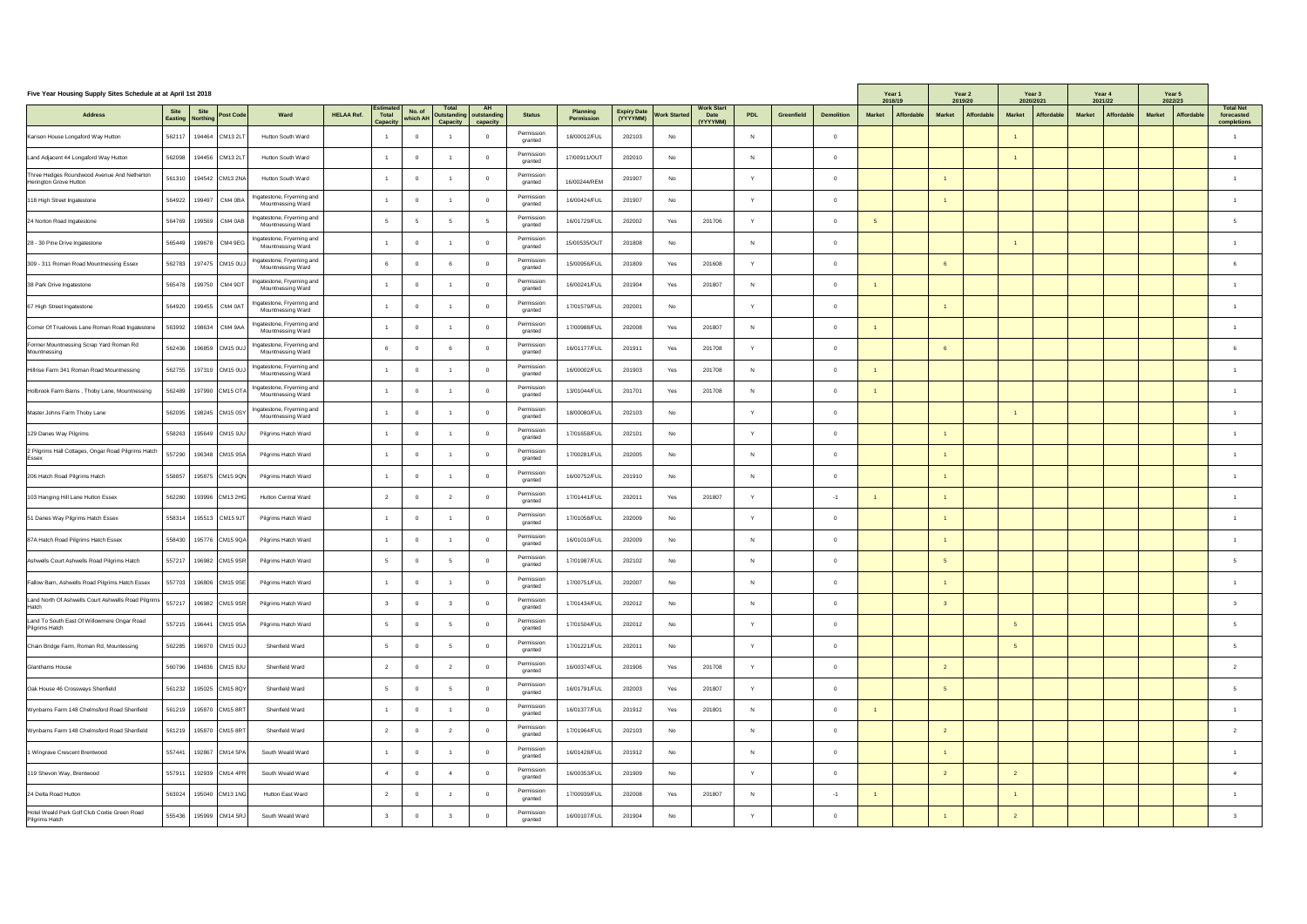| Five Year Housing Supply Sites Schedule at at April 1st 2018          |                                                               |                             |                   |                                       |                    |                                 |                                                    |                                     |                                      |                          |     |                                              |              |                          |                    | Year 1<br>2018/19 |                   | Year 2<br>2019/20                  | Year 3<br>2020/2021         |               | Year 4<br>2021/22 | Year 5<br>2022/23           |                                               |
|-----------------------------------------------------------------------|---------------------------------------------------------------|-----------------------------|-------------------|---------------------------------------|--------------------|---------------------------------|----------------------------------------------------|-------------------------------------|--------------------------------------|--------------------------|-----|----------------------------------------------|--------------|--------------------------|--------------------|-------------------|-------------------|------------------------------------|-----------------------------|---------------|-------------------|-----------------------------|-----------------------------------------------|
| <b>Address</b>                                                        | Site Site<br>Easting Northing<br><b>Post Code</b>             | Ward                        | <b>HELAA Ref.</b> | Estimated<br>Total<br><b>Capacity</b> | No. of<br>which AH | <b>Total</b><br><b>Capacity</b> | <b>AH</b><br>Outstanding   outstanding<br>capacity | <b>Status</b>                       | <b>Planning</b><br><b>Permission</b> | Expiry Date Work Started |     | <b>Work Start</b><br><b>Date</b><br>(YYYYMM) | <b>PDL</b>   | <b>Greenfield</b>        | <b>Demolition</b>  | <b>Market</b>     | <b>Affordable</b> | <b>Affordable</b><br><b>Market</b> | Affordable<br><b>Market</b> | <b>Market</b> | Affordable        | Affordable<br><b>Market</b> | <b>Total Net</b><br>forecasted<br>completions |
| Lincolns Farm Lincolns Lane Pilgrims Hatch South<br>Weald             | 556224   195475   CM14 5RS                                    | South Weald Ward            |                   |                                       |                    |                                 |                                                    | Permission<br>granted               | 16/00484/FUL                         | 201905                   | No  |                                              |              |                          |                    |                   |                   |                                    |                             |               |                   |                             |                                               |
| Mobile Home Sandpit Farm, Sandpit Lane, South<br>$\mathcal N$ eald    | 557726   195180 CM14 5QD                                      | South Weald Ward            |                   |                                       |                    |                                 |                                                    | Permission<br>granted               | 14/00826/FUL                         | 201709                   | Yes | 201807                                       |              |                          |                    |                   |                   |                                    |                             |               |                   |                             |                                               |
| Oakwood Ongar Road Pilgrims Hatch                                     | 557092   196339 CM15 9SA                                      | South Weald Ward            |                   |                                       |                    |                                 | $\cap$                                             | Permission<br>granted               | 16/01437/FUL                         | 201912                   | Yes | 201703                                       | $\mathbf{v}$ |                          |                    |                   |                   |                                    |                             |               |                   |                             |                                               |
| Eastview Chivers Road Stondon Massey                                  | 557424 200471 CM15 0LH                                        | <b>Tipps Cross Ward</b>     |                   |                                       |                    |                                 |                                                    | Permission<br>granted               | 17/01424/FUL                         | 202010                   | No  |                                              |              |                          |                    |                   |                   |                                    |                             |               |                   |                             |                                               |
| <b>Elm Farm Chelmsford</b>                                            | 561012 202047   CM4 0SD                                       | <b>Tipps Cross Ward</b>     |                   |                                       |                    |                                 |                                                    | Permission<br>granted               | 16/00810/FUL                         | 201908                   | Yes | 201807                                       |              |                          |                    |                   |                   |                                    |                             |               |                   |                             |                                               |
| Land Adjacent To Aloha, Wyatts Green Road, Wyatts<br>Green            | 559784 399205 CM15 0PT                                        | <b>Tipps Cross Ward</b>     |                   |                                       |                    |                                 |                                                    | Permission<br>granted               | 17/00541/FUL                         | 202005                   | Yes | 201708                                       |              |                          |                    |                   |                   |                                    |                             |               |                   |                             |                                               |
| Land Rear Of Five Elms Clapgate Chivers Road<br><b>Stondon Massey</b> | 557533   200358   CM15 0LJ                                    | <b>Tipps Cross Ward</b>     |                   |                                       |                    |                                 |                                                    | Permission<br>granted               | 17/01771/FUL                         | 202102                   | No  |                                              |              |                          |                    |                   |                   |                                    |                             |               |                   |                             |                                               |
| Soap House Farm Stables Blackmore Road Hook End<br>Essex              | 199762 CM15 0DR<br>558502                                     | <b>Tipps Cross Ward</b>     |                   |                                       |                    |                                 |                                                    | Permission<br>granted               | 17/01538/FUL                         | 202012                   | No  |                                              | $\mathbf{v}$ |                          |                    |                   |                   |                                    |                             |               |                   |                             |                                               |
| Tipps Cross Garage, Blackmore Rd, Hook End                            | 558813   200043   CM15 0DX                                    | <b>Tipps Cross Ward</b>     |                   |                                       |                    |                                 |                                                    | Permission<br>granted               | 17/01336/FUL                         | 202011                   | Yes | 201702                                       |              |                          |                    |                   |                   |                                    |                             |               |                   |                             |                                               |
| 10 Alexander Lane, Hutton                                             | 561655   195299 CM13 1AG                                      | <b>Hutton North Ward</b>    |                   |                                       |                    |                                 | - റ                                                | Permission<br>granted               | 17/00628/FUL /<br>17/01317/FUL       | 202006                   | No  |                                              |              |                          | -1                 |                   |                   |                                    |                             |               |                   |                             |                                               |
| 6 Great Eastern Road Warley                                           | 559378   192943  CM14 5EH                                     | <b>Warley Ward</b>          |                   |                                       |                    |                                 |                                                    | Permission<br>granted               | 16/01038/FUL                         | 201910                   | No  |                                              |              |                          |                    |                   |                   |                                    |                             |               |                   |                             |                                               |
| 7 South Drive Warley                                                  | 559772   192616   CM14 5DJ                                    | <b>Warley Ward</b>          |                   |                                       |                    |                                 |                                                    | Permission<br>granted               | 17/01645/FUL                         | 202101                   | No  |                                              |              |                          |                    |                   |                   |                                    |                             |               |                   |                             |                                               |
| Garages Drake Close Warley                                            | 559949   192496 CM14 5AP                                      | Warley Ward                 |                   |                                       |                    |                                 |                                                    | Permission<br>granted               | 17/00004/OUT                         | 202004                   | No  |                                              |              |                          |                    |                   |                   |                                    |                             |               |                   |                             |                                               |
| Land Adj To The Coach House Magpie Lane Little<br>Warley              | 560274   190509 CM13 3DZ                                      | <b>Warley Ward</b>          |                   |                                       |                    |                                 |                                                    | Permission<br>granted               | 15/00176/FUL                         | 201808                   | No  |                                              |              |                          |                    |                   |                   |                                    |                             |               |                   |                             |                                               |
| The Cherry Tree Queen Street Warley                                   | 559309   192229   CM14 5JZ                                    | <b>Warley Ward</b>          |                   |                                       |                    |                                 |                                                    | Permission<br>granted               | 16/01302/FUL<br>(17/01256/FUL)       | 201912                   | Yes | 201807                                       |              |                          |                    |                   |                   |                                    |                             |               |                   |                             |                                               |
| Hembury Mount Avenue Hutton                                           | 562136   194529 CM13 2PB                                      | <b>Hutton South Ward</b>    |                   |                                       |                    |                                 | $\bigcap$                                          | Permission<br>granted               | 16/01645/OUT                         | 202001                   | No  |                                              |              |                          | -1                 |                   |                   |                                    |                             |               |                   |                             |                                               |
| 3 Danes Way Pilgrims Hatch                                            | 558011   195639   CM15 9JS                                    | Pilgrims Hatch Ward         |                   |                                       |                    |                                 |                                                    | Permission<br>granted               | 16/01352/FUL                         | 201911                   | No  |                                              |              |                          |                    |                   |                   |                                    |                             |               |                   |                             |                                               |
| 37 Nags Head Lane, Brentwood                                          | 556882   191747   CM14 5NL                                    | South Weald Ward            |                   |                                       |                    |                                 |                                                    | Permission<br>granted               | 13/01350/FUL                         | 201702                   | Yes | 201708                                       |              |                          |                    |                   |                   |                                    |                             |               |                   |                             |                                               |
| 184 Warley Hill Warley                                                | 559167   192213 CM14 5HF                                      | <b>Warley Ward</b>          |                   |                                       |                    |                                 |                                                    | Permission<br>granted               | 16/01795/FUL                         | 202002                   | Yes | 201807                                       |              |                          |                    |                   |                   |                                    |                             |               |                   |                             |                                               |
| <b>Prior Approval (Residential)</b>                                   |                                                               |                             |                   |                                       |                    |                                 |                                                    |                                     |                                      |                          |     |                                              |              |                          |                    |                   |                   |                                    |                             |               |                   |                             |                                               |
| 125 - 127 High Street Brentwood Essex                                 | 559224 193704 CM14 4RX                                        | <b>Brentwood North Ward</b> |                   |                                       |                    |                                 |                                                    | Prior Approval is<br>required/Given | 17/01337/PNCOU                       | 202011                   | No  |                                              |              | - 0                      |                    |                   |                   |                                    |                             |               |                   |                             |                                               |
| 245 Ongar Road Brentwood Essex                                        | 559044   194614   CM15 9DZ                                    | <b>Brentwood North Ward</b> |                   |                                       |                    |                                 | $\cap$                                             | Prior approval not<br>required      | 17/00513/PNCOU                       | 202005                   | No  |                                              |              | - 0                      |                    |                   |                   |                                    |                             |               |                   |                             |                                               |
| 77-79 High Street Brentwood Essex                                     | 559397   193773 CM14 4RR                                      | <b>Brentwood North Ward</b> |                   |                                       |                    |                                 |                                                    | Prior approval not<br>required      | 17/01099/PNCOU                       | 202009                   | Yes | 201807                                       |              | $\overline{\phantom{0}}$ |                    |                   |                   |                                    |                             |               |                   |                             |                                               |
| 77-79 High Street Brentwood Essex                                     | 559397   193773 CM14 4RR                                      | <b>Brentwood North Ward</b> |                   |                                       |                    |                                 |                                                    | Prior approval not<br>required      | 17/01785/PNCOU                       | 202012                   | Yes | 201807                                       |              | - 0                      |                    |                   |                   |                                    |                             |               |                   |                             |                                               |
| Bank Chambers 1 - 7 Ongar Road Brentwood                              | 559711   193943   CM15 9AU                                    | <b>Brentwood North Ward</b> |                   |                                       |                    |                                 | - റ                                                | Prior approval not<br>required      | 17/01291/PNCOU                       | 202011                   | No  |                                              |              | - 0                      |                    |                   |                   |                                    |                             |               |                   |                             |                                               |
| New North House Ongar Road Brentwood Essex                            | 559504   194121 CM15 9BB                                      | <b>Brentwood North Ward</b> |                   | 25                                    |                    | 25                              |                                                    | Prior Approval is<br>required/Given | 17/00240/PNCOU<br>17/00246/PNCOU     | 202004                   | No  |                                              | 25           |                          |                    |                   |                   | 12                                 | 13                          |               |                   |                             | 25                                            |
| 80-82 Kings Road Brentwood Essex                                      | 559308   193365 CM14 4DU                                      | <b>Brentwood South Ward</b> |                   |                                       |                    |                                 |                                                    | Prior Approval is<br>required/Given | 17/00383/PNCOU                       | 202005                   | Yes | 201710                                       |              |                          |                    |                   |                   |                                    |                             |               |                   |                             |                                               |
| Floors 1-5 Ewing House Kings Road Brentwood                           | <sup>1</sup> 559325   193168  CM14 4EQ   Brentwood South Ward |                             |                   | 40                                    |                    | $\Lambda$ $\Lambda$             |                                                    | required                            | Prior approval Not   17/00792/PNCOU  | 202007                   | No  |                                              | 40           |                          | $\Omega$<br>$\cup$ |                   |                   | 20<br>$\sim$                       | 20 <sup>1</sup><br>∠∪       |               |                   |                             | 40                                            |
| Knight Court 51 Crown Street Brentwood Essex                          | 559722   193820 CM14 4BE                                      | <b>Brentwood South Ward</b> |                   |                                       |                    |                                 | $\cap$                                             | Prior approval Not<br>required      | 17/00930/PNCOU                       | 202008                   | Yes | 201807                                       |              | $\overline{0}$           |                    |                   |                   |                                    |                             |               |                   |                             |                                               |
| Library House New Road Brentwood                                      | 559538   193638 CM14 4BP                                      | <b>Brentwood South Ward</b> |                   | 55                                    |                    | 55                              |                                                    | Prior Approval is<br>required/Given | 17/00127/PNCOU /<br>17/00127/NON/1   | 202003                   | Yes | 201807                                       | 55           | - 0                      |                    |                   |                   | 25                                 | 30                          |               |                   |                             | 55                                            |
| Mellon House Ingrave Road Brentwood Essex                             | 559722   193820   CM15 8TA                                    | <b>Brentwood South Ward</b> |                   | 70                                    |                    | 70                              |                                                    | Prior Approval is<br>required/Given | 17/00151/PNCOU                       | 202004                   | No  |                                              | 70           | $\overline{\mathbf{0}}$  | $\Omega$           |                   |                   | 20                                 | 20                          | 20            |                   | 10                          | 70                                            |
| Essex House 141 Kings Road Brentwood                                  | 559293   193245 CM14 4DR                                      | <b>Brentwood West Ward</b>  |                   | 24                                    |                    | 24                              | - റ                                                | Prior approval Not<br>required      | 16/00499/PNCOU                       | 201906                   | Yes | 201708                                       | 24           | - 0                      |                    |                   |                   | 12                                 | 12                          |               |                   |                             | 24                                            |
| Kings House 101 - 135 Kings Road Brentwood                            | CM144<br>559281 193309<br>DR                                  | <b>Brentwood West Ward</b>  |                   | 35                                    |                    | 35                              |                                                    | Prior approval Not<br>required      | 16/00606/PNCOU                       | 201906                   | Yes | 201807                                       | 35           | $\overline{\mathbf{0}}$  |                    |                   |                   | 15                                 | 20                          |               |                   |                             | 35                                            |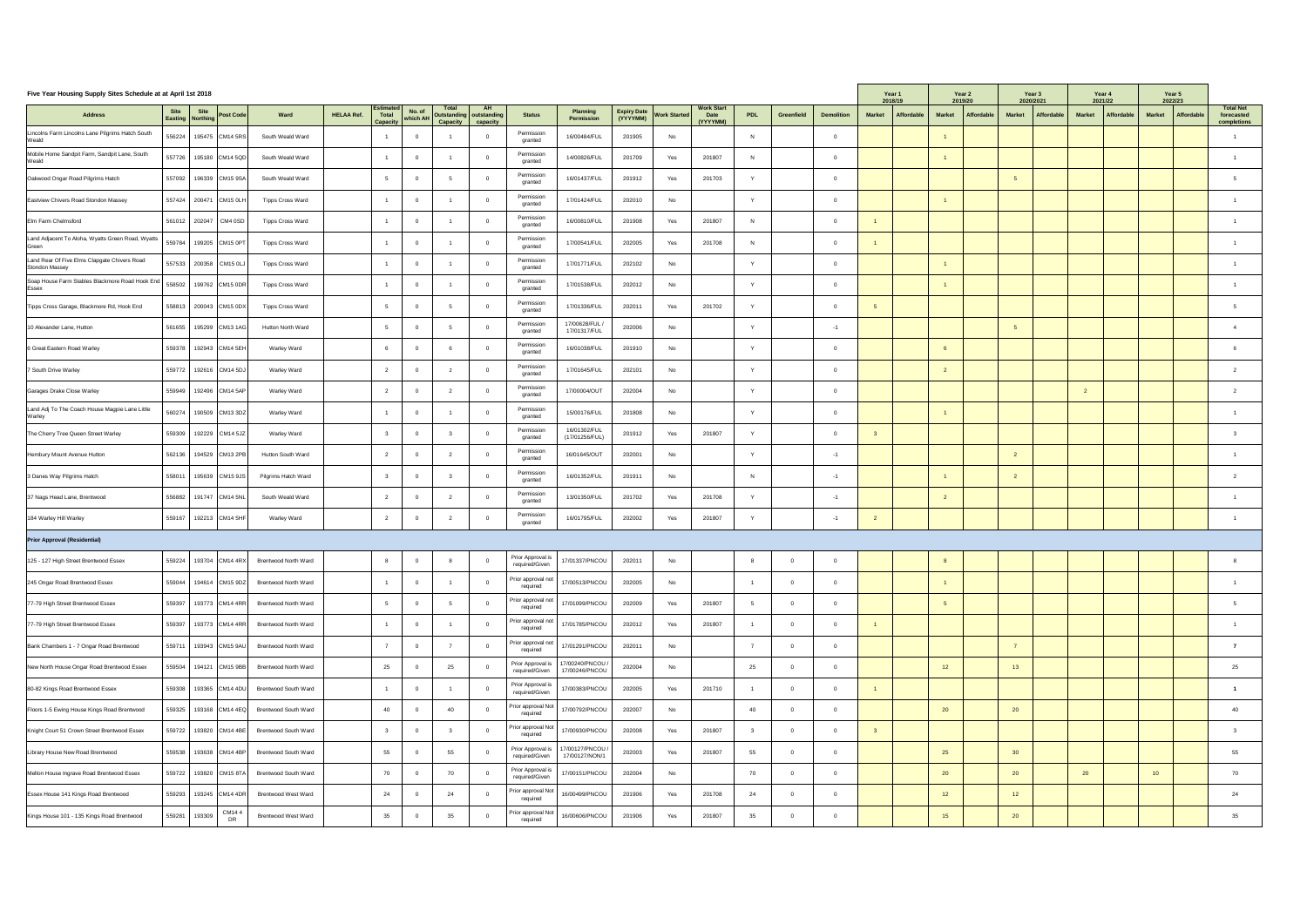| Five Year Housing Supply Sites Schedule at at April 1st 2018                    |        |                                            |                                                                                                 |                   |                                              |                      |                                 |                                                         |                                     |                                                                                                                |                          |     |                                              | Year 1<br>2018/19 |                   | Year 2<br>2019/20             | 2020/2021     | Year 3            | Year 4<br>2021/22                  |                 | Year 5<br>2022/23 |               |                |                                    |                                               |
|---------------------------------------------------------------------------------|--------|--------------------------------------------|-------------------------------------------------------------------------------------------------|-------------------|----------------------------------------------|----------------------|---------------------------------|---------------------------------------------------------|-------------------------------------|----------------------------------------------------------------------------------------------------------------|--------------------------|-----|----------------------------------------------|-------------------|-------------------|-------------------------------|---------------|-------------------|------------------------------------|-----------------|-------------------|---------------|----------------|------------------------------------|-----------------------------------------------|
| <b>Address</b>                                                                  |        | Site Site<br>Easting Northing<br>Post Code | Ward                                                                                            | <b>HELAA Ref.</b> | <b>Estimated</b><br>Total<br><b>Capacity</b> | No. of<br>  which Al | <b>Total</b><br><b>Capacity</b> | <b>AH</b><br><b>Outstanding outstanding</b><br>capacity | <b>Status</b>                       | <b>Planning</b><br><b>Permission</b>                                                                           | Expiry Date Vork Started |     | <b>Work Start</b><br><b>Date</b><br>(YYYYMM) | <b>PDL</b>        | <b>Greenfield</b> | <b>Demolition</b>             | <b>Market</b> | <b>Affordable</b> | <b>Affordable</b><br><b>Market</b> | <b>Market</b>   | Affordable        | <b>Market</b> | Affordable     | <b>Affordable</b><br><b>Market</b> | <b>Total Net</b><br>forecasted<br>completions |
| Regent House Hubert Road Brentwood                                              |        | 558709   193313   CM14 4JE                 | <b>Brentwood West Ward</b>                                                                      |                   | 120                                          |                      | 120                             |                                                         | Prior Approval is<br>required/Given | 16/01298/PNCOU                                                                                                 | 201911                   | Yes | 201708                                       | 120               |                   |                               |               |                   | 30                                 | 30              |                   | 30            |                | 30                                 | 120                                           |
| 102 Billericay Road Herongate                                                   | 565003 | $191613$ CM12 9SL                          | Herongate, Ingrave and West<br>Horndon Ward                                                     |                   |                                              |                      |                                 |                                                         | Prior Approval is<br>required/Given | 16/00071/PNCOU                                                                                                 | 202103                   | No  |                                              |                   |                   |                               |               |                   |                                    |                 |                   |               |                |                                    |                                               |
| 102 Billericay Road Herongate                                                   | 565003 | 191613   CM12 9SL                          | Herongate, Ingrave and West  <br>Horndon Ward                                                   |                   |                                              |                      |                                 |                                                         | Prior Approval is<br>required/Given | 16/00072/PNCOU                                                                                                 | 202103                   | No  |                                              |                   |                   |                               |               |                   |                                    |                 |                   |               |                |                                    |                                               |
| Fredsfield Farm Middle Road Ingrave                                             |        | <b>CM13</b><br>562263 192640<br>3QW        | 'Herongate, Ingrave and West<br>Horndon Ward                                                    |                   |                                              |                      |                                 |                                                         | Appeal Allowed                      | 17/01042/PNCOU<br>(17/00066/REF)                                                                               | 202103                   | No  |                                              |                   |                   |                               |               |                   |                                    |                 |                   |               |                |                                    |                                               |
| Lcc House 63 Tallon Road Hutton Essex                                           |        | 563250   195931 CM13 1TG                   | <b>Hutton North Ward</b>                                                                        |                   |                                              |                      |                                 | $\bigcap$                                               | Prior approval Not  <br>required    | 17/01954/PNCOU                                                                                                 | 202102                   | Yes | 201807                                       |                   | $\overline{0}$    |                               |               |                   |                                    |                 |                   |               |                |                                    |                                               |
| 32 High Street Ingatestone Essex                                                |        | 565182   199746   CM4 9EE                  | Ingatestone, Fryerning and<br><b>Mountnessing Ward</b>                                          |                   |                                              |                      |                                 |                                                         | Prior approval Not<br>required      | 16/00116/PNCOU                                                                                                 | 201903                   | No  |                                              |                   | $\overline{0}$    |                               |               |                   |                                    |                 |                   |               |                |                                    |                                               |
| Barn At Forest Farm Chelmsford Road Blackmore                                   |        | 562071 202305   CM4 0PZ                    | <b>Tipps Cross Ward</b>                                                                         |                   |                                              |                      |                                 |                                                         | Prior Approval is<br>required/Given | 17/00054/PNCOU                                                                                                 | 202008                   | No  |                                              |                   |                   |                               |               |                   |                                    |                 |                   |               |                |                                    |                                               |
| Penny Potts Barn Ongar Road Stondon Massey                                      |        | 558746 200205 CM15 0EA                     | <b>Tipps Cross Ward</b>                                                                         |                   |                                              |                      |                                 |                                                         | Prior approval Not<br>required      | 17/00564/PNCOU                                                                                                 | 202006                   | No  |                                              |                   |                   |                               |               |                   |                                    |                 |                   |               |                |                                    |                                               |
| Quince Hall Farm Chelmsford Road Blackmore                                      |        | 561779 202190 CM4 0PZ                      | <b>Tipps Cross Ward</b>                                                                         |                   |                                              |                      |                                 |                                                         | Prior Approval is<br>required/Given | 15/01676/PNCOU                                                                                                 | 201902                   | No  |                                              |                   |                   |                               |               |                   |                                    |                 |                   |               |                |                                    |                                               |
| Stondon Farm Ongar Road Stondon Massey                                          |        | 557333 201167 CM15 0LD                     | <b>Tipps Cross Ward</b>                                                                         |                   |                                              |                      |                                 |                                                         | Prior Approval is<br>required/Given | 16/01174/PNCOU                                                                                                 | 201910                   | No  |                                              |                   |                   |                               |               |                   |                                    |                 |                   |               |                |                                    |                                               |
| Wolves Farm Barn Wyatts Green Road Wyatts Green                                 |        | 560159   198898 CM15 0QE                   | <b>Tipps Cross Ward</b>                                                                         |                   |                                              |                      |                                 |                                                         | Prior approval Not<br>required      | 15/01672/PNCOU                                                                                                 | 201902                   | No  |                                              |                   |                   |                               |               |                   |                                    |                 |                   |               |                |                                    |                                               |
| Jubilee House The Drive Great Warley Essex                                      |        | 559196   192083 CM13 3FR                   | <b>Warley Ward</b>                                                                              |                   | 56                                           |                      | 56                              |                                                         | Prior approval Not<br>required      | 17/00915/PNCOU                                                                                                 | 202007                   | No  |                                              | 56                | - 0               |                               |               |                   |                                    |                 |                   |               |                |                                    |                                               |
| Sites with Planning Permission subject to section 106                           |        |                                            |                                                                                                 |                   |                                              |                      |                                 |                                                         |                                     |                                                                                                                |                          |     |                                              |                   |                   |                               |               |                   |                                    |                 |                   |               |                |                                    |                                               |
| Eclipse Ongar Road Brentwood                                                    |        | 559673   193998 CM15 9AU                   | <b>Brentwood North Ward</b>                                                                     |                   | 16                                           |                      |                                 |                                                         | Prermission<br>granted              | 16/00183/FUL                                                                                                   | 202002                   | Yes | 201708                                       | 16                | - 0               |                               | 16            |                   |                                    |                 |                   |               |                |                                    | 16                                            |
| 114 - 122 Kings Road (1st & 2nd floors)                                         |        | 559326 393203 CM14 4EA                     | <b>Brentwood South Ward</b>                                                                     |                   | 15                                           |                      |                                 |                                                         | Prermission<br>granted              | 16/01462/FUL                                                                                                   | 202007                   | Yes | 201807                                       | 15                | - 0               |                               |               |                   |                                    | 10              |                   |               |                |                                    | 15                                            |
| Land Formerly Known As NV Tools St James Road                                   |        | 559177   193129   CM14 4EF                 | <b>Brentwood West Ward</b>                                                                      |                   | 45                                           | 16                   | 45                              | 16                                                      | Prermission<br>granted              | 15/01084/FUL                                                                                                   | 201906                   | Yes | 201807                                       | 45                | - 0               |                               |               |                   | 10                                 | 10              | 10                |               |                |                                    | 45                                            |
| Former Elliots Nightclub And Petrol Station West<br>Horndon                     |        |                                            | $\vert$ 563307   189293 $\vert$ CM13 3TB   Herongate, Ingrave and West  <br>Horndon Ward        |                   | 20                                           |                      | 20                              |                                                         | Prermission<br>granted              | 14/01247/FUL                                                                                                   | 201906                   | Yes | 201807                                       | 20                | - 0               |                               |               |                   |                                    | 10              |                   | 10            |                |                                    | 20                                            |
| Former Mountnessing Scrap Yard Roman Rd<br>Mountnessing                         |        |                                            | $\mid$ 562436   196859 $\mid$ CM15 8SD   Ingatestone, Fryerning and $\mid$<br>Mountnessing Ward |                   | 85                                           | 24                   | 85                              | 24                                                      | Permission<br>granted               | 14/01446/FUL                                                                                                   | 202102                   | Yes | 201707                                       | 85                |                   |                               | 20            | 12                | 20<br>12                           | 21              |                   |               |                |                                    | 85                                            |
| Land Adjacent To The New Folly Bell Mead<br>Ingatestone                         |        | 565027   199392   CM4 0BS                  | Ingatestone, Fryerning and<br><b>Mountnessing Ward</b>                                          |                   | 16                                           |                      |                                 |                                                         | Permission<br>granted               | 15/00710/FUL                                                                                                   | 201911                   | Yes | 201702                                       | 16                | - 0               |                               | 11            |                   |                                    |                 |                   |               |                |                                    | 16                                            |
| Cottage Garden Beads Hall Lane Pilgrims Hatch<br><b>Essex</b>                   |        | 558984   195944 CM15 9QP                   | Pilgrims Hatch Ward                                                                             |                   |                                              |                      |                                 |                                                         | Permission<br>granted               | 14/01069/FUL                                                                                                   | 201908                   | No  |                                              |                   |                   |                               |               |                   |                                    |                 |                   |               |                |                                    |                                               |
| Mascalls Park, mascalls Lane, Warley                                            |        | 558734   191880   CM13 3AL                 | <b>Warley Ward</b>                                                                              |                   | 75                                           | 27                   | 25                              |                                                         | Permission<br>granted               | 13/01169/FUL                                                                                                   | 201703                   | Yes | 201404                                       | 25                | $\overline{0}$    |                               | 15            |                   | 10                                 |                 |                   |               |                |                                    | 25                                            |
| <b>Total Extant Permissions</b>                                                 |        |                                            |                                                                                                 |                   |                                              |                      |                                 |                                                         |                                     |                                                                                                                |                          |     |                                              |                   |                   |                               |               |                   |                                    |                 |                   |               |                |                                    |                                               |
|                                                                                 |        |                                            |                                                                                                 |                   |                                              |                      |                                 |                                                         |                                     |                                                                                                                |                          |     |                                              |                   |                   | Sub Total (minus demolitions) | 113           | 17                | 355<br>20                          | 324             | 10                | 89            |                | 40                                 | 973                                           |
|                                                                                 |        |                                            |                                                                                                 |                   |                                              |                      |                                 |                                                         |                                     | Combined total minus 10% Non-implementation discount on all sites with planning permission and prior approvals |                          |     |                                              |                   |                   |                               | 117           |                   | 337.5                              |                 | 300.6             | 84.6          |                | 36                                 | 875.7                                         |
| <b>Allocations - Regulation 19 Local Plan</b>                                   |        |                                            |                                                                                                 |                   |                                              |                      |                                 |                                                         |                                     |                                                                                                                |                          |     |                                              |                   |                   |                               |               |                   |                                    |                 |                   |               |                |                                    |                                               |
| Wates Way Industrial Estate, Ongar Road, Brentwood   559598   194116   CM15 9TB |        |                                            | <b>Brentwood North</b>                                                                          | 003 (R13)         | 80                                           | 28                   | 80                              | 28                                                      | No Application                      |                                                                                                                |                          | No  |                                              | Yes               |                   |                               |               |                   |                                    |                 |                   |               |                |                                    | 16                                            |
| Sow and Grow Nursery, Ongar Road, Pilgrims Hatch                                |        | '558089   194859  CM15 9JH                 | <b>Pilgrims Hatch</b>                                                                           | 010 (R03)         | 38                                           | 13                   | 38                              | 13 <sup>7</sup>                                         | No Application                      |                                                                                                                |                          | No  |                                              |                   | Yes               |                               |               |                   |                                    | 12              |                   | 13            |                |                                    | 37                                            |
| <b>West Horndon Industrial Estates</b>                                          |        |                                            | 561696   189293   CM13 3XL   Herongate, Ingrave & WH   020 (R27)                                |                   | 200                                          | 70                   | 200                             | 70                                                      | No Application                      |                                                                                                                |                          | No  |                                              | Yes               |                   | $\overline{0}$                |               |                   |                                    |                 |                   | 17            | 8 <sup>8</sup> | 17                                 | 50                                            |
| <b>West Horndon Industrial Estates</b>                                          |        |                                            | 562121   188152   CM13 3XL   Herongate, Ingrave & WH   021 / 152 (R27)                          |                   | 380                                          | 133                  | 380                             | 133                                                     | No Application                      |                                                                                                                |                          | No  |                                              | Yes               |                   |                               |               |                   |                                    |                 |                   | 26            | 14             | 26                                 | 80                                            |
| Land adjacent to Carmel, Mascalls Lane, Warley                                  |        | 558772   191704   CM14 5HX                 | Warley                                                                                          | 027 (R04)         |                                              |                      |                                 |                                                         | No Application                      |                                                                                                                |                          | No  |                                              |                   | Yes               |                               |               |                   |                                    |                 |                   |               |                |                                    |                                               |
| Land East of Nags Head Lane, Brentwood                                          |        | 557487   192523 CM14 5NL                   | South Weald                                                                                     | 032 (R01)         | 125                                          | 43                   | 125                             | 43                                                      | No Application                      |                                                                                                                |                          | No  |                                              |                   | Yes               |                               |               |                   |                                    |                 |                   | 16            |                |                                    | 50                                            |
| Westbury Road Car Park, Westbury Road, Brentwood   559129   193612   CM13 1AL   |        |                                            | <b>Brentwood West</b>                                                                           | 039 (R09)         | 45                                           | 15                   | 45                              | 15                                                      | No Application                      |                                                                                                                |                          | No  |                                              | Yes               |                   |                               |               |                   |                                    |                 |                   | 13            |                | 11                                 | 45                                            |
| Chatham Way / Crown Street Car Park Brentwood                                   |        | 559332   193635 CM14 4BG                   | <b>Brentwood South</b>                                                                          | 040 (R11)         | 31                                           | 10                   | 31                              | 10 <sup>1</sup>                                         | No Application                      |                                                                                                                |                          | No  |                                              | Yes               |                   |                               |               |                   |                                    | 10 <sup>°</sup> |                   | 11            |                |                                    | 31                                            |